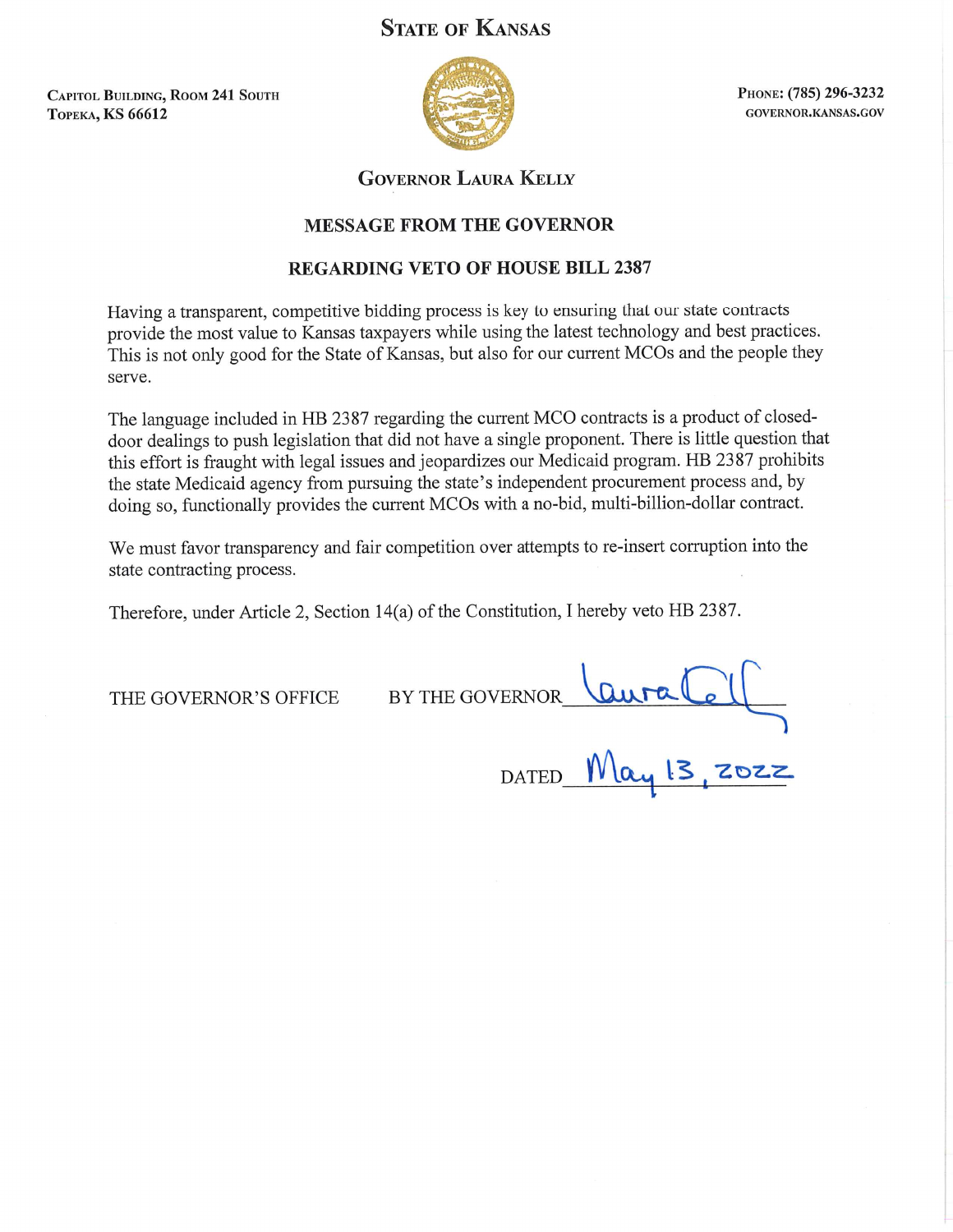#### HOUSE BILL No. 2387

AN ACT concerning the executive branch; relating to actions by state agencies and the governor; prohibiting the issuance of a request for proposal or entering into a new contract for the administration and provision of benefits under the medical assistance program; relating to the Kansas emergency management act; removing the authority of the governor to prohibit attending or conducting certain religious services and worship services; amending K.S.A. 2021 Supp. 48-925 and repealing the existing section.

#### *Be it enacted by the Legislature of the State of Kansas:*

New Section 1. (a) On or before January 31, 2023, no state agency, including the governor, shall:

(1) Issue a request for proposal for the administration and provision of benefits under the medical assistance program; or

(2) enter into any new contract with managed care organizations for the administration and provision of benefits under the medical assistance program.

(b) Except to the extent prohibited by 42 U.S.C.  $\S$  1396u-2(a)(2) or other federal law, the secretary of health and environment shall continue to administer medical assistance benefits using managed care entities as described in 42 U.S.C. § 1396u-2.

(c) This section shall expire on January 31, 2023.

Sec. 2. K.S.A. 2021 Supp. 48-925 is hereby amended to read as follows: 48-925. (a) During any state of disaster emergency declared under K.S.A. 48-924, and amendments thereto, the governor shall be commander-in-chief of the organized and unorganized militia and of all other forces available for emergency duty. To the greatest extent practicable, the governor shall delegate or assign command authority by prior arrangement, embodied in appropriate executive orders or in rules and regulations of the adjutant general, but nothing shall restrict the authority of the governor to do so by executive orders issued at the time of a disaster.

(b) Under the provisions of this act and for the implementation of this act, the governor may issue executive orders to exercise the powers conferred by subsection (c) that have the force and effect of law during the period of a state of disaster emergency declared under K.S.A. 48- 924(b), and amendments thereto, or as provided in K.S.A. 2021 Supp. 48-924b, and amendments thereto. The chairperson of the legislative coordinating council shall call a meeting of the council to occur within 24 hours of the issuance of an executive order issued pursuant to this section for the purposes of reviewing such order. Such executive orders shall be null and void after the period of a state of disaster emergency has ended. Such executive orders may be revoked at any time by concurrent resolution of the legislature or, when the legislature is not in session or is adjourned during session for three or more days, such orders may be revoked by the legislative coordinating council with the affirmative vote of five members thereof.

(c) Except as provided in K.S.A. 2021 Supp. 48-924b, and amendments thereto, during a state of disaster emergency declared under K.S.A. 48-924, and amendments thereto, in addition to any other powers conferred upon the governor by law and subject to the provisions of subsections *subsection* (d) and (e), the governor may:

(1) Suspend the provisions of any regulatory statute prescribing the procedures for conduct of state business, or the orders or rules and regulations of any state agency which implements such statute, if strict compliance with the provisions of such statute, order or rule and regulation would prevent, hinder or delay in any way necessary action in coping with the disaster;

(2) utilize all available resources of the state government and of each political subdivision as reasonably necessary to cope with the disaster;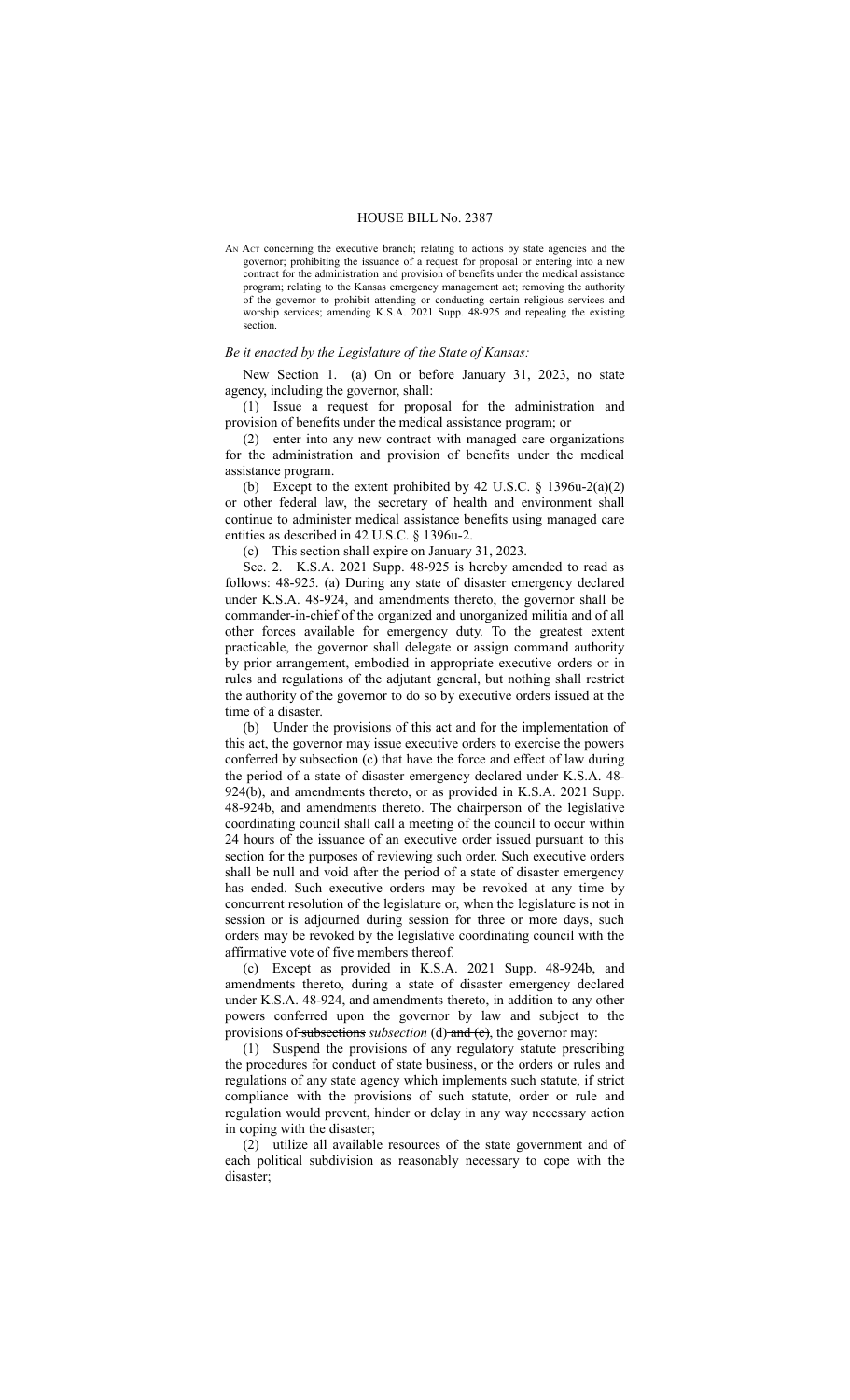(3) transfer the supervision, personnel or functions of state departments and agencies or units thereof for the purpose of performing or facilitating emergency management activities;

(4) subject to any applicable requirements for compensation under K.S.A. 48-933, and amendments thereto, commandeer or utilize any private property if the governor finds such action necessary to cope with the disaster;

(5) direct and compel the evacuation of all or part of the population from any area of the state stricken or threatened by a disaster, if the governor deems this action necessary for the preservation of life or other disaster mitigation, response or recovery;

(6) prescribe routes, modes of transportation and destinations in connection with such evacuation;

(7) control ingress and egress of persons and animals to and from a disaster area, the movement of persons and animals within the area and the occupancy by persons and animals of premises therein;

(8) suspend or limit the sale, dispensing or transportation of alcoholic beverages, explosives and combustibles;

(9) make provision for the availability and use of temporary emergency housing;

(10) require and direct the cooperation and assistance of state and local governmental agencies and officials; and

(11) perform and exercise such other functions, powers and duties in conformity with the constitution and the bill of rights of the state of Kansas and with the statutes of the state of Kansas, except any regulatory statute specifically suspended under the authority of subsection  $(c)(1)$ , as are necessary to promote and secure the safety and protection of the civilian population.

(d) The governor shall not have the power or authority *under the provisions of the Kansas emergency management act or any other law* to*:*

*(1)* Limit or otherwise restrict the sale, purchase, transfer, ownership, storage, carrying or transporting of firearms or ammunition, or any component or combination thereof, including any components or combination thereof used in the manufacture of firearms or ammunition, or seize or authorize the seizure of any firearms or ammunition, or any component or combination thereto, except as otherwise permitted by state or federal law pursuant to subsection (c) (8) or any other executive authority.

(e) The governor shall not have the power under the provisions of the Kansas emergency management act or the provisions of any other law to*;*

*(2)* alter or modify any provisions of the election laws of the state including, but not limited to, the method by which elections are conducted or the timing of such elections*; or*

*(3) prohibit attending or conducting any religious service or worship service in a church, synagogue or place of worship*.

(f)*(e)* The governor shall exercise the powers conferred by subsection (c) by issuance of executive orders under subsection (b). Each executive order issued pursuant to the authority granted by subsection (b) shall specify the provision or provisions of subsection (c) by specific reference to each paragraph of subsection (c) that confers the power under which the executive order was issued. The adjutant general, subject to the direction of the governor, shall administer such executive orders.

(g)*(f)* (1) Any party aggrieved by an executive order issued pursuant to this section that has the effect of substantially burdening or inhibiting the gathering or movement of individuals or the operation of any religious, civic, business or commercial activity, whether for-profit or not-for-profit, may file a civil action in the district court of the county in which such party resides or in the district court of Shawnee county, Kansas, within 30 days after the issuance of such executive order. Notwithstanding any order issued pursuant to K.S.A. 2021 Supp.  $20-172(a)$ , and amendments thereto, the court shall conduct a hearing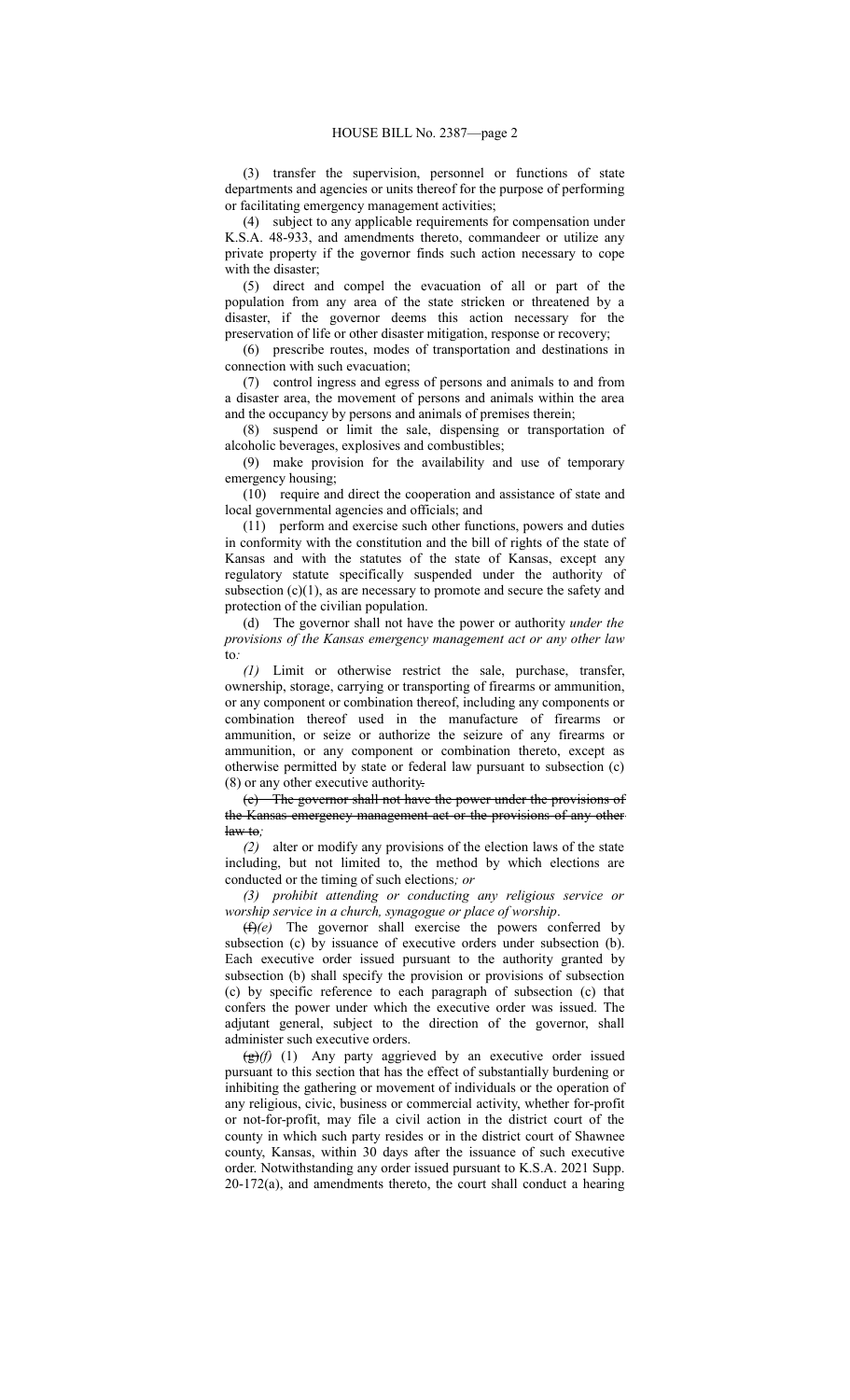within 72 hours after receipt of a petition in any such action. The court shall grant the request for relief unless the court finds such executive order is narrowly tailored to respond to the state of disaster emergency and uses the least restrictive means to achieve such purpose. The court shall issue an order on such petition within seven days after the hearing is conducted. If the court does not issue an order on such petition within seven days, the relief requested in the petition shall be granted.

(2) Relief under this section shall not include a stay or injunction concerning the contested executive order that applies beyond the county in which the petition was filed.

(3) The supreme court may adopt emergency rules of procedure to facilitate the efficient adjudication of any hearing requested under this subsection, including, but not limited to, rules for consolidation of similar hearings.

(h)*(g)* (1) The board of county commissioners of any county may issue an order relating to public health that includes provisions that are less stringent than the provisions of an executive order effective statewide issued by the governor. Any board of county commissioners issuing such an order must make the following findings and include such findings in the order:

(A) The board has consulted with the local health officer or other local health officials regarding the governor's executive order;

(B) following such consultation, implementation of the full scope of the provisions in the governor's executive order are not necessary to protect the public health and safety of the county; and

(C) all other relevant findings to support the board's decision.

(2) If the board of county commissioners of a county issues an order pursuant to paragraph (1), such order shall operate in the county in lieu of the governor's executive order.